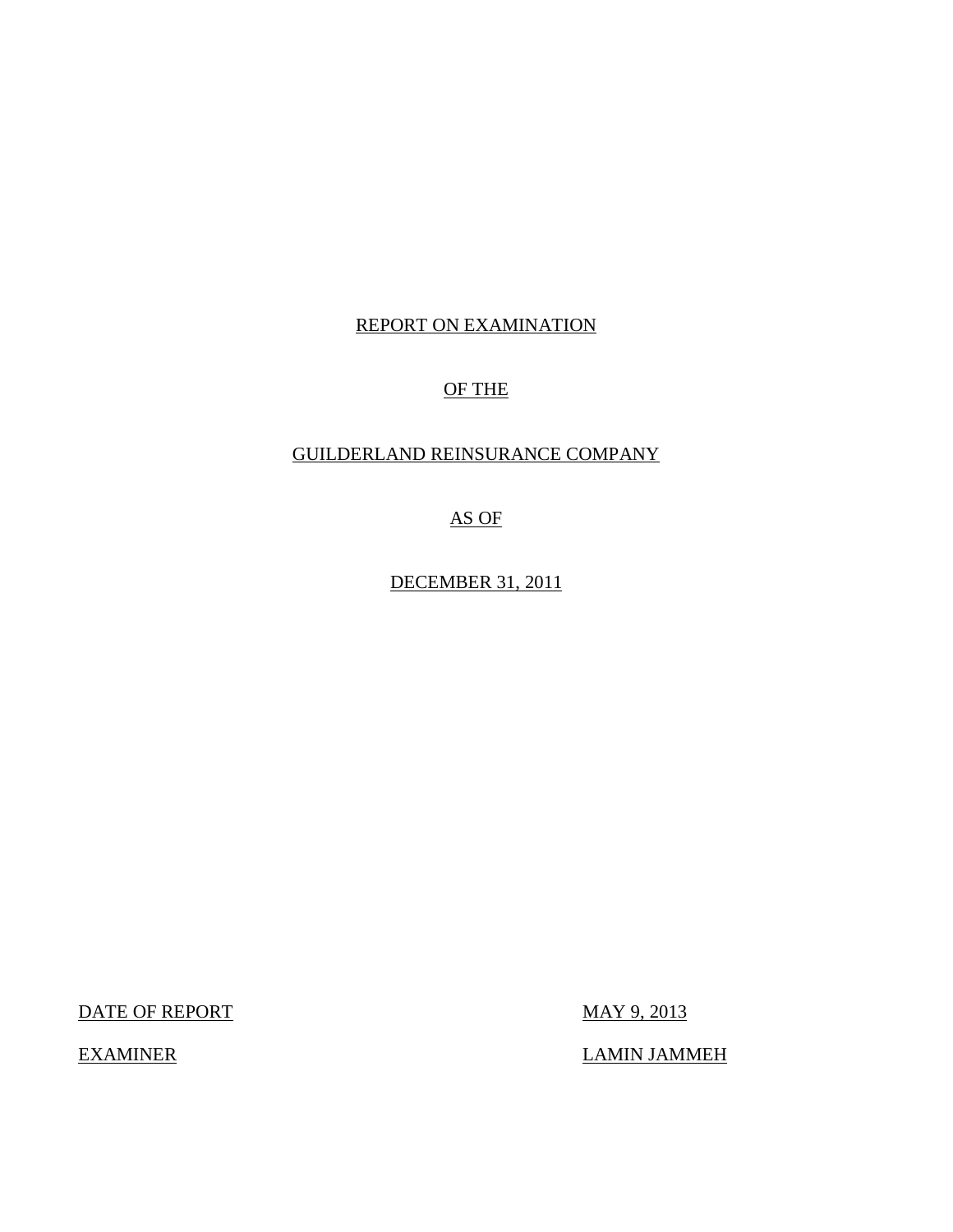# TABLE OF CONTENTS

# ITEM NO. PAGE NO.

| 1  | Scope of Examination                                                                                                                                             | 2                          |
|----|------------------------------------------------------------------------------------------------------------------------------------------------------------------|----------------------------|
| 2. | <b>Description of Company</b>                                                                                                                                    | 3                          |
|    | A. Management<br>B. Territory and plan of operation<br>C. Reinsurance<br>D. Holding company system<br>E. Significant operating ratios<br>F. Accounts and records | 4<br>5<br>6<br>6<br>8<br>8 |
| 3. | <b>Financial Statements</b>                                                                                                                                      | 10                         |
|    | A. Balance sheet<br>B. Statement of income                                                                                                                       | 11<br>12                   |
| 4. | Losses and loss adjustment expenses                                                                                                                              | 13                         |
| 5. | Compliance with prior report on examination                                                                                                                      | 13                         |
| 6. | Summary of comments and recommendations                                                                                                                          | 15                         |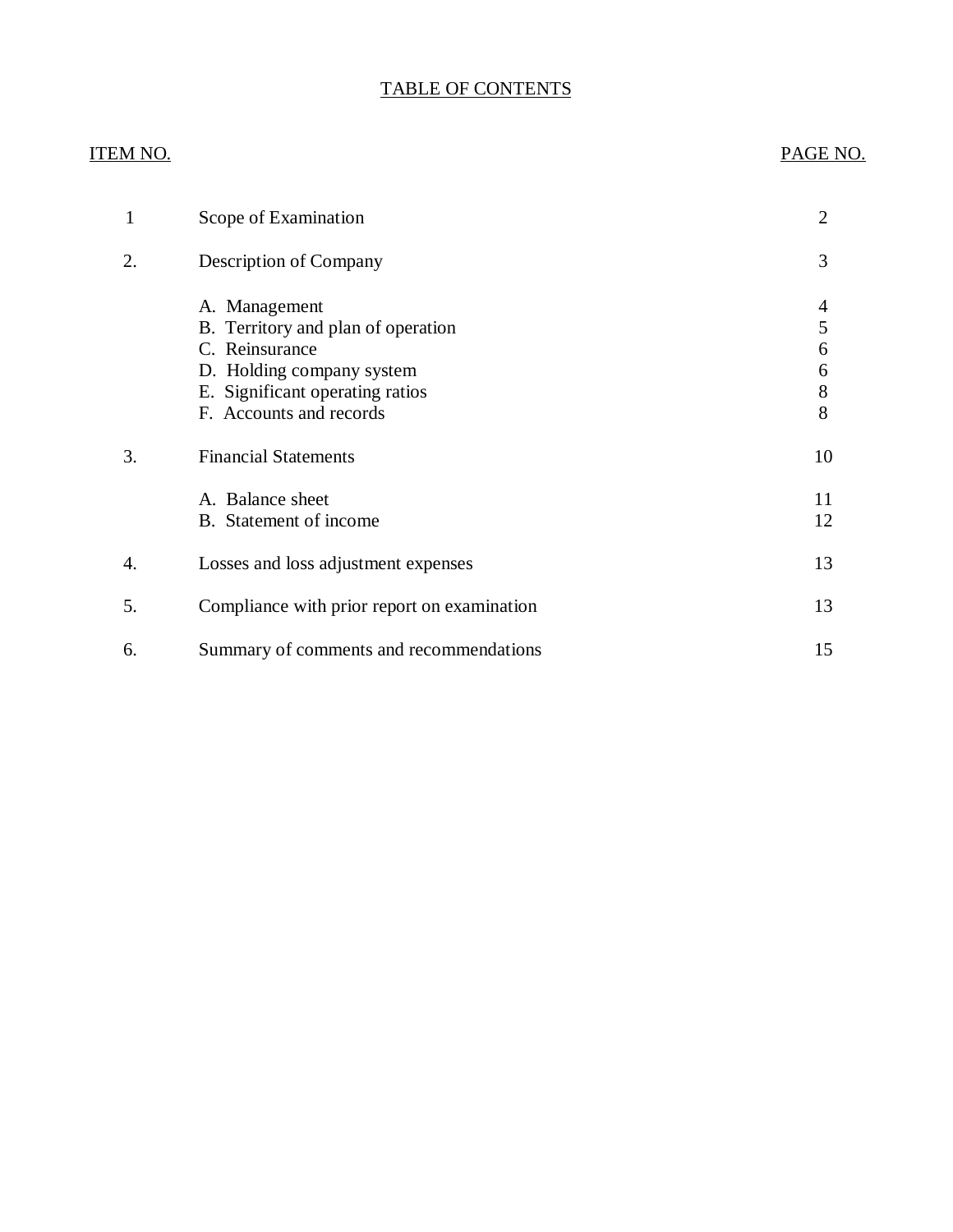

# NEW YORK STATE *DEPARTMENTof*  FINANCIAL SERVICES

Andrew M. Cuomo **Benjamin M. Lawsky** Governor Superintendent Superintendent Superintendent Superintendent Superintendent Superintendent Superintendent Superintendent Superintendent Superintendent Superintendent Superintendent Superintendent Superintendent Sup

May 9, 2013

Honorable Benjamin M. Lawsky Superintendent of Financial Services Albany, New York 12257

Sir:

Pursuant to the requirements of the New York Insurance Law, and in compliance with the instructions contained in Appointment Number 30877 dated September 6, 2012 attached hereto, I have made an examination into the condition and affairs of Guilderland Reinsurance Company as of December 31, 2011, and submit the following report thereon.

Wherever the designation "the Company" appears herein without qualification, it should be understood to indicate Guilderland Reinsurance Company.

Wherever the term "Department" appears herein without qualification, it should be understood to mean the New York State Department of Financial Services.

The examination was conducted at the Company's administrative office located at 4751 Wilshire Boulevard, Suite 111, Los Angeles, CA 90010.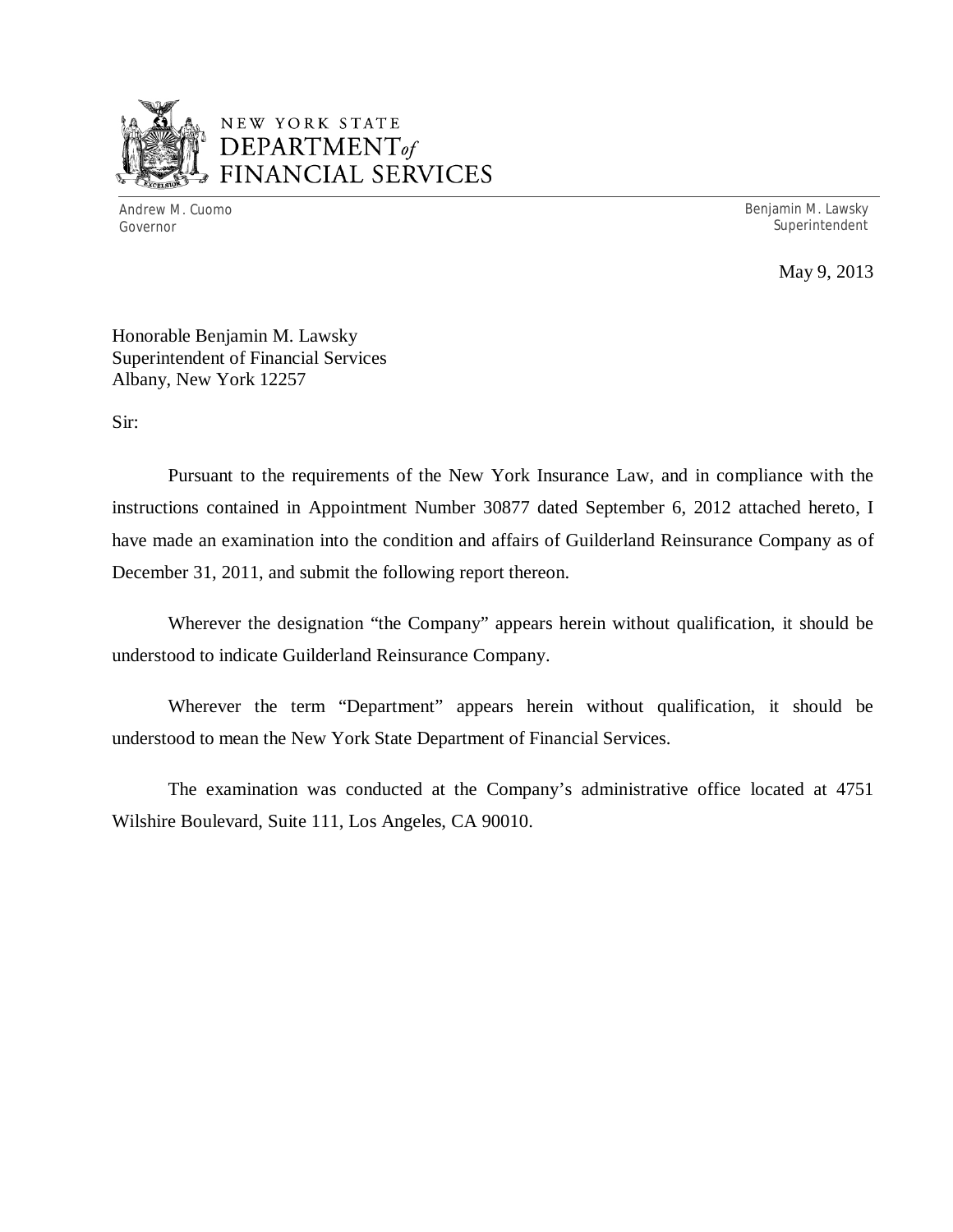## 1. **SCOPE OF EXAMINATION**

<span id="page-3-0"></span>The Department has performed an individual examination of the Company*,* a multi-state insurer. The previous examination was conducted as of December 31, 2006. This examination covered the five year period from January 1, 2007 through December 31, 2011. Transactions occurring subsequent to this period were reviewed where deemed appropriate by the examiner.

This examination was conducted in accordance with the National Association of Insurance Commissioners ("NAIC") Financial Condition Examiners Handbook ("Handbook"), which requires that we plan and perform the examination to evaluate the financial condition and identify prospective risks of the Company by obtaining information about the Company including corporate governance, identifying and assessing inherent risks within the Company and evaluating system controls and procedures used to mitigate those risks. This examination also includes assessing the principles used and significant estimates made by management, as well as evaluating the overall financial statement presentation, management's compliance with Statutory Accounting Principles and annual statement instructions when applicable to domestic state regulations.

All financially significant accounts and activities of the Company were considered in accordance with the risk-focused examination process. The examiners also relied upon audit work performed by the Company's independent public accountants when appropriate.

This examination report includes a summary of significant findings for the following items as called for in the Handbook:

> Significant subsequent events Company history Corporate records Management and control Fidelity bonds and other insurance Territory and plan of operation Growth of Company Loss experience Reinsurance Accounts and records Statutory deposits Financial statements Summary of recommendations

A review was also made to ascertain what action was taken by the Company with regard to comments and recommendations contained in the prior report on examination.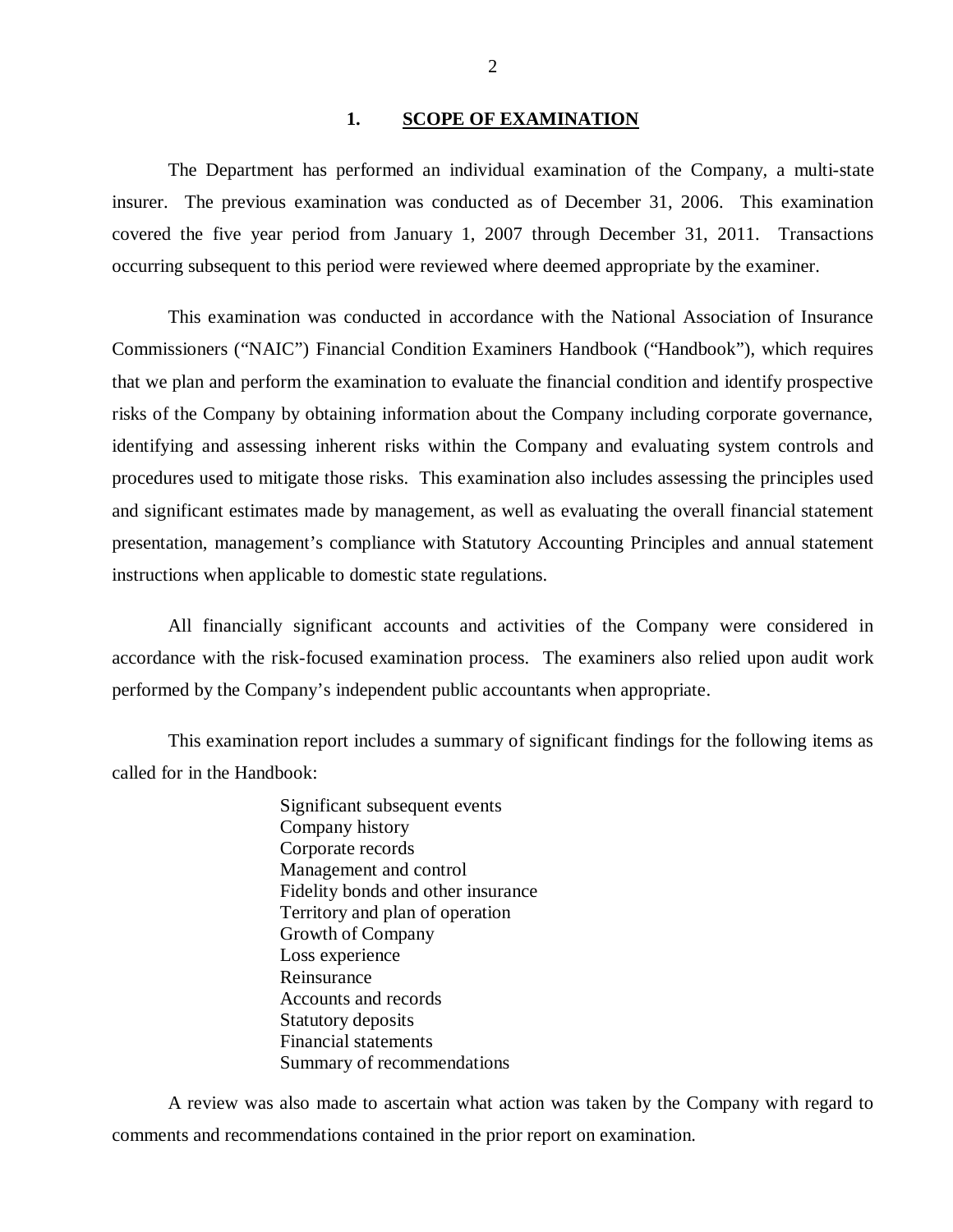This report on examination is confined to financial statements and comments on those matters that involve departures from laws, regulations or rules, or that are deemed to require explanation or description.

# **2. DESCRIPTION OF COMPANY**

The Company was originally organized in 1854 as a co-operative assessment fire insurance association under the title Guilderland Mutual Insurance Association. The association liquidated its affairs in 1939 and on January 1, 1940, was reorganized for the purpose of transacting fire reinsurance exclusively. The association restated its charter on April 1, 1969, at which time it converted to a mutual fire insurance company with authority to write all forms of reinsurance other than life, annuity and title. Concurrently, the title Guilderland Mutual Reinsurance Company was adopted. Effective September 30, 1969, the Company absorbed by merger, the Cooperative Windstorm Insurance Company of New York, Delmar, New York.

In December 1990, the Company completed a plan of demutualization and was acquired by the Main Street America Financial Corporation, a wholly-owned subsidiary of National Grange Mutual Insurance Company. On November 4, 1999, the Company was acquired by Excess Reinsurance Company ("Excess"). In July 2008, Excess was acquired by KnightBrook, LLC., a Delaware limited liability company, and its name was changed to KnightBrook Insurance Company.

The Company terminated all of its business at the end of 2004. The last of its previously written business expired in 2006.

As of December 31, 2011 capital paid in is \$1,000,000 consisting of 1,000,000 shares of \$1 par value per share common stock. On May 14, 2010, the Department approved a share redemption plan to KnightBrook Insurance Company, whereby the Company redeemed 1,051,960 shares of its common stock for an aggregate amount of \$10,480,270 or \$9.96 per share. Gross paid in and contributed surplus and common capital stock changed during the examination period, as follows:

|            |                       |                     | Gross paid in and   |
|------------|-----------------------|---------------------|---------------------|
| Date       | Description           | <b>Common Stock</b> | contributed surplus |
| 1/1/2007   | Beginning balance     | \$2,051,960         | \$9,260,267         |
| 2010       | Stock redemption      | (1,051,960)         | (9,260,267)         |
| 12/31/2011 | <b>Ending Balance</b> | \$1,000,000         |                     |

Note: The difference of \$168,043 between the \$10,480,270 paid and the \$10,312,227 change in Common capital stock and Gross paid in and contributed surplus was charged directly to Unassigned funds.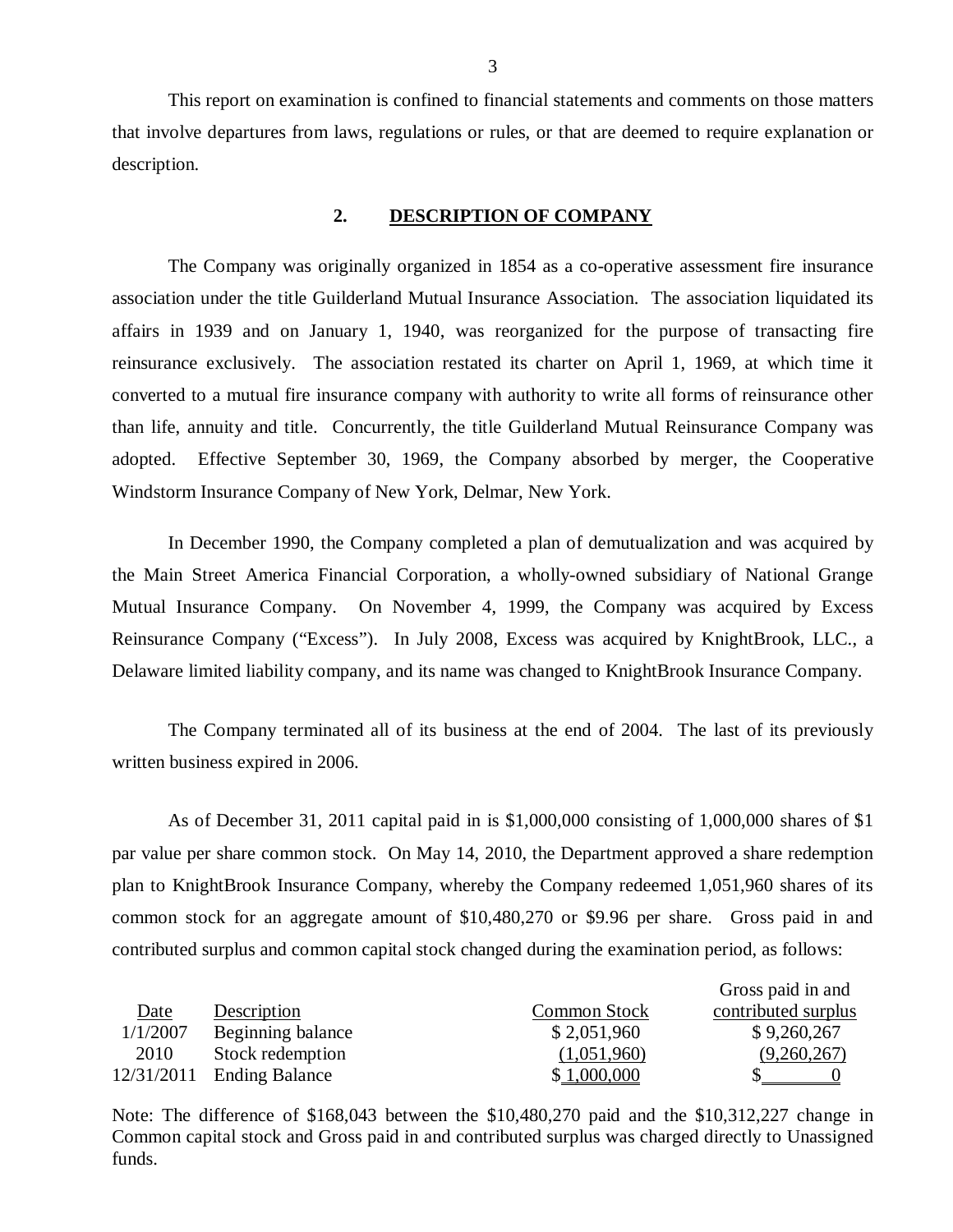<span id="page-5-0"></span>A. Management

Pursuant to the Company's charter and by-laws, management of the Company is vested in a board of directors consisting of not less than thirteen nor more than nineteen members. The board did not meet during the examination period. All actions of the board were conducted by written consent in lieu of a meeting. At December 31, 2011, the board of directors was comprised of the following thirteen members:

## Name and Residence

Marc Joseph Bishara Westlake Village, CA

Richard Dillon Simi Valley, CA

Don Robert Hankey Malibu, CA

Don Rufus Hankey Los Angeles, CA

Eric David Jarvis Los Angeles, CA

Irwin Charles Keightly Longs, SC

William Barry Lopatin Beverly Hills, CA

Richard A. Nardi Armonk, NY

Robert Lawrence Norton Westlake Village, CA

Matthew Lee Sherman Los Angeles, CA

Stephen Chu Ming Su Los Alamitos, CA

Cory A. Tavel Old Bethpage, NY

#### Principal Business Affiliation

Officer, Venbrook Insurance Holdings

Chief Financial Officer, Chief Technical Officer and Treasurer, KnightBrook Insurance Company

Owner and Chief Executive Officer, Hankey Group

President, Nowcom

Chief Executive Officer, Knight Insurance Group

Vice President, KnightBrook Insurance Company

Insurance Agent, Hollander & Lopatin, PC

Attorney, Loeb & Loeb LLP

Insurance Agent, Venbrook Insurance Holdings

Insurance Agent, Venbrook Insurance Holdings

Chief Underwriting Officer, Knight Insurance Group

Attorney, Smith Mazure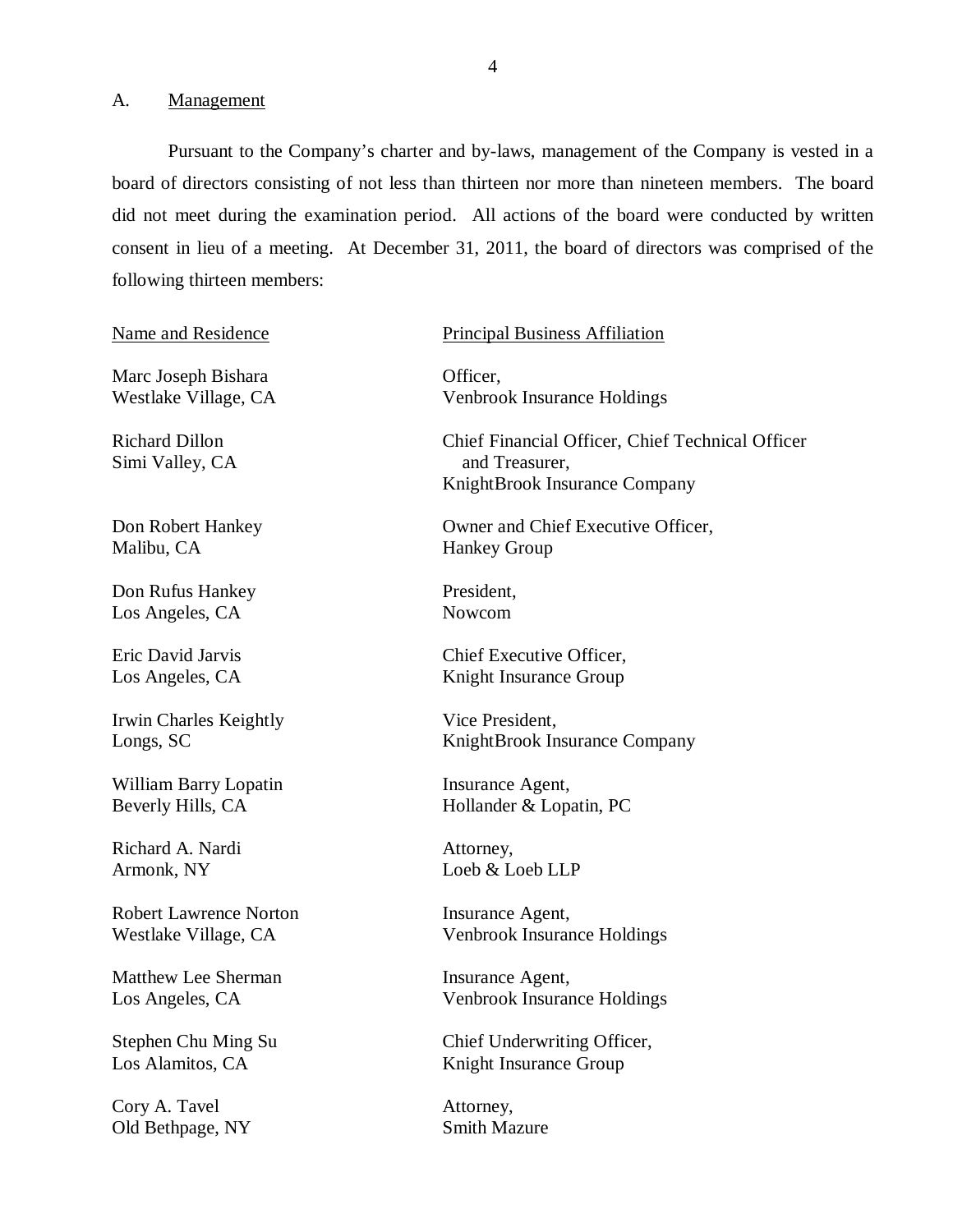**Jason Dexter Turner** Secretary,

<span id="page-6-0"></span>Name and Residence Principal Business Affiliation

Los Angeles, CA Venbrook Insurance Holdings

During the examination period, the board of directors did not physically meet, but acted by unanimous written consent in lieu of a meeting four times. The Company's by-laws require that its board of directors have an annual meeting and regular meetings at least three times each calendar year. It is recommended that the Company comply with the provision of its by-laws and hold regular and annual meetings as prescribed.

As of December 31, 2011, the principal officers of the Company were as follows:

| Name                       | Title                                                   |
|----------------------------|---------------------------------------------------------|
| Eric David Jarvis          | President and Chief Executive Officer                   |
| <b>Jason Dexter Turner</b> | Secretary                                               |
| Richard Allan Dillon       | Treasurer, Chief Financial Officer and Chief Technology |
|                            | Officer                                                 |

# B. Territory and Plan of Operation

As of December 31, 2011, the Company was licensed to write business in New York, Indiana and Wisconsin. The Company is also an accredited reinsurer in Vermont.

As of the examination date, the Company was authorized to transact the kinds of insurance as defined in the following numbered paragraphs of Section 1113(a) of the New York Insurance Law:

| <u>Paragraph</u> | Line of Business                           |
|------------------|--------------------------------------------|
| 4                | Fire                                       |
| 5                | Miscellaneous property                     |
| 6                | Water damage                               |
| 7                | Burglary and theft                         |
| 8                | Glass                                      |
| 9                | Boiler and machinery                       |
| 10               | Elevator                                   |
| 11               | Animal                                     |
| 12               | Collision                                  |
| 13               | Personal injury liability                  |
| 14               | Property damage liability                  |
| 19               | Motor vehicle and aircraft physical damage |

Based on the lines of business for which the Company is licensed and the Company's current capital structure, and pursuant to the requirements of Articles 13 and 41 of the New York Insurance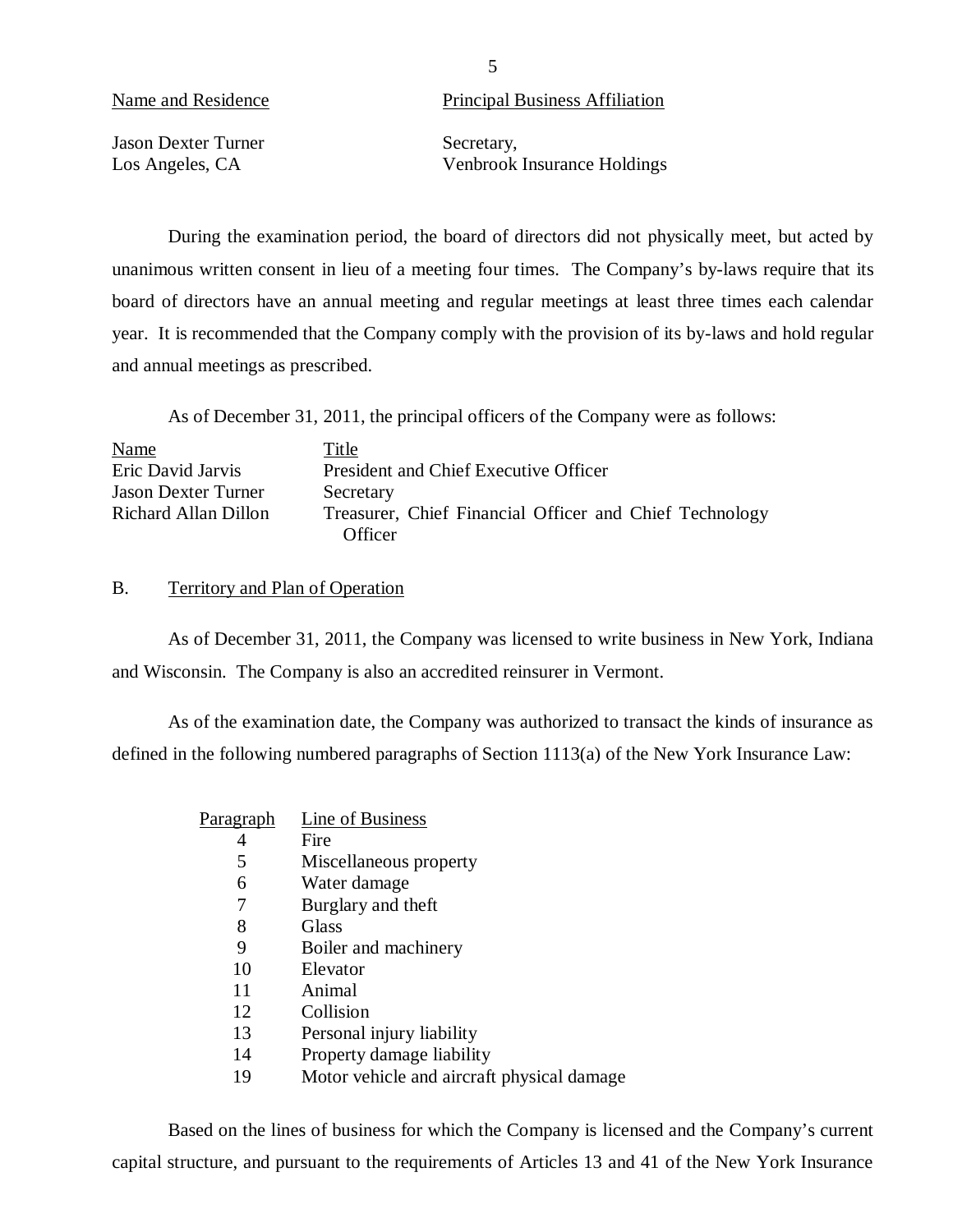<span id="page-7-0"></span>Law, the Company is required to maintain a minimum surplus to policyholders in the amount of \$1,900,000.

The Company has been in runoff since 2006.

C. Reinsurance

The Company is in runoff and does not assume any reinsurance.

Prior to being purchased by KnightBrook Insurance Company ("KnightBrook"), the Company entered into a 100% quota share retrocessional agreement with National Grange Mutual ("NGM"), which reinsures all losses for accident years 1999 and prior.

Effective January 1, 2000, the Company entered into a reinsurance pooling agreement with KnightBrook, whereby all premiums and losses occurring during a year were shared between the two companies based on the relative amounts of policyholders' surplus at the end of the previous year. This agreement was terminated effective March 31, 2009 and the Company paid KnightBrook 100% of the insurance liabilities assumed under the agreement. Therefore, the Company has no further liabilities under the agreement.

Reinsurance agreements with affiliates were reviewed for compliance with Article 15 of the New York Insurance Law. It was noted that all affiliated reinsurance agreements were filed with the Department pursuant to the provisions of Section 1505(d)(2) of the New York Insurance Law.

Examination review of the Schedule F data reported by the Company in its filed annual statement was found to accurately reflect its reinsurance transactions. Additionally, management has represented that all material ceded reinsurance agreements transfer both underwriting and timing risk as set forth in SSAP No. 62. Representations were supported by an attestation from the Company's Chief Executive Officer pursuant to the NAIC Annual Statement Instructions. Additionally, examination review indicated that the Company was not a party to any finite reinsurance agreements. All ceded reinsurance agreements were accounted for utilizing reinsurance accounting as set forth in SSAP No. 62.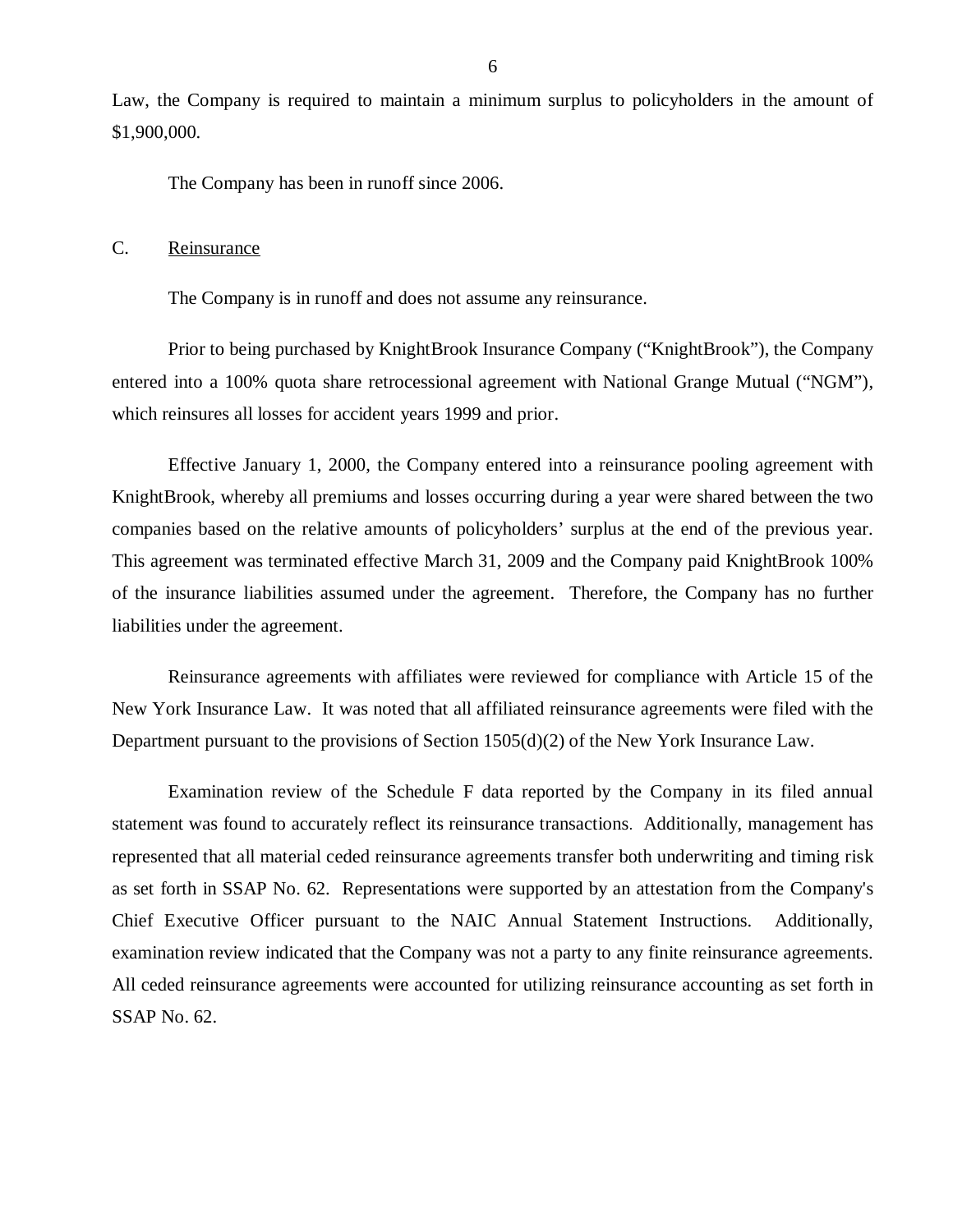# D. Holding Company System

Guilderland Reinsurance Company is a wholly-owned subsidiary of KnightBrook Insurance Company (formerly known as Excess Reinsurance Company), a Delaware insurer. KnightBrook Insurance Company is 100% owned by KnightBrook LLC. Don R. Hankey has been deemed the ultimate controlling person by virtue of his 24.8% ownership of KnightBrook LLC through Hankey LLC and his 93.04% ownership of Knight Holdings, Inc., which owns 43.2% of KnightBrook LLC.

A review of the Holding Company Registration Statements filed with this Department indicated that such filings were complete and were filed in a timely manner pursuant to Article 15 of the New York Insurance Law and Department Regulation 52.

The following is an abridged chart of the holding company system at December 31, 2011:

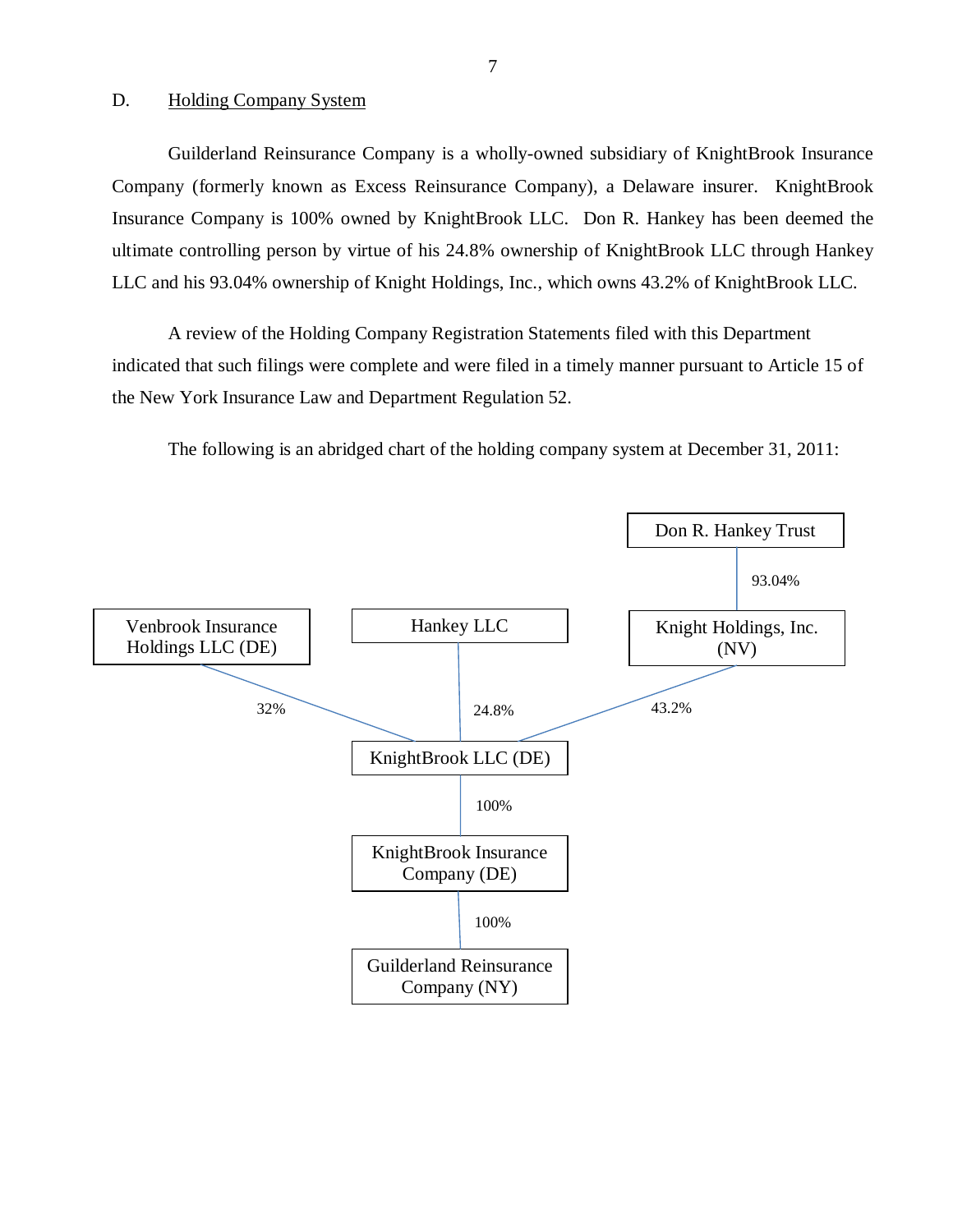At December 31, 2011, the Company was party to the following agreement with other members of its holding company system:

## Tax Allocation

Effective January 1, 2000, the Company entered into a tax allocation agreement with Excess Reinsurance Company. The agreement provides for the calculation of Guilderland Reinsurance Company's tax liability on a separate company basis. In addition, the agreement provides that carryback net operating losses are to be handled on a separate company basis. The agreement was filed with this Department pursuant to Section 1505 of New York Insurance Law.

# E. Significant Operating Ratios

The following ratios have been computed as of December 31, 2011, based upon the results of this examination:

| Net premiums written to surplus as regards policyholders                               | $N/A^*$ |
|----------------------------------------------------------------------------------------|---------|
| Liabilities to liquid assets (cash and invested assets less investments in affiliates) | 15%     |
| Premiums in course of collection to surplus as regards policyholders                   | $N/A^*$ |
|                                                                                        |         |

\* These ratios are not applicable due to the fact that the Company is in runoff.

The second ratio falls within the benchmark ranges set forth in the Insurance Regulatory Information System of the National Association of Insurance Commissioners.

The underwriting ratios presented below are on an earned/incurred basis and encompass the five year period covered by this examination:

|                                              | Amounts      | Ratios        |
|----------------------------------------------|--------------|---------------|
| Losses and loss adjustment expenses incurred | \$ (449,189) | 250,944%      |
| Other underwriting expenses incurred         | 1,263,870    | $(706,073)\%$ |
| Net underwriting loss                        | (814, 860)   | 455,229%      |
| Premiums earned                              |              |               |

The above ratios are unusual due to the fact that the Company is in runoff.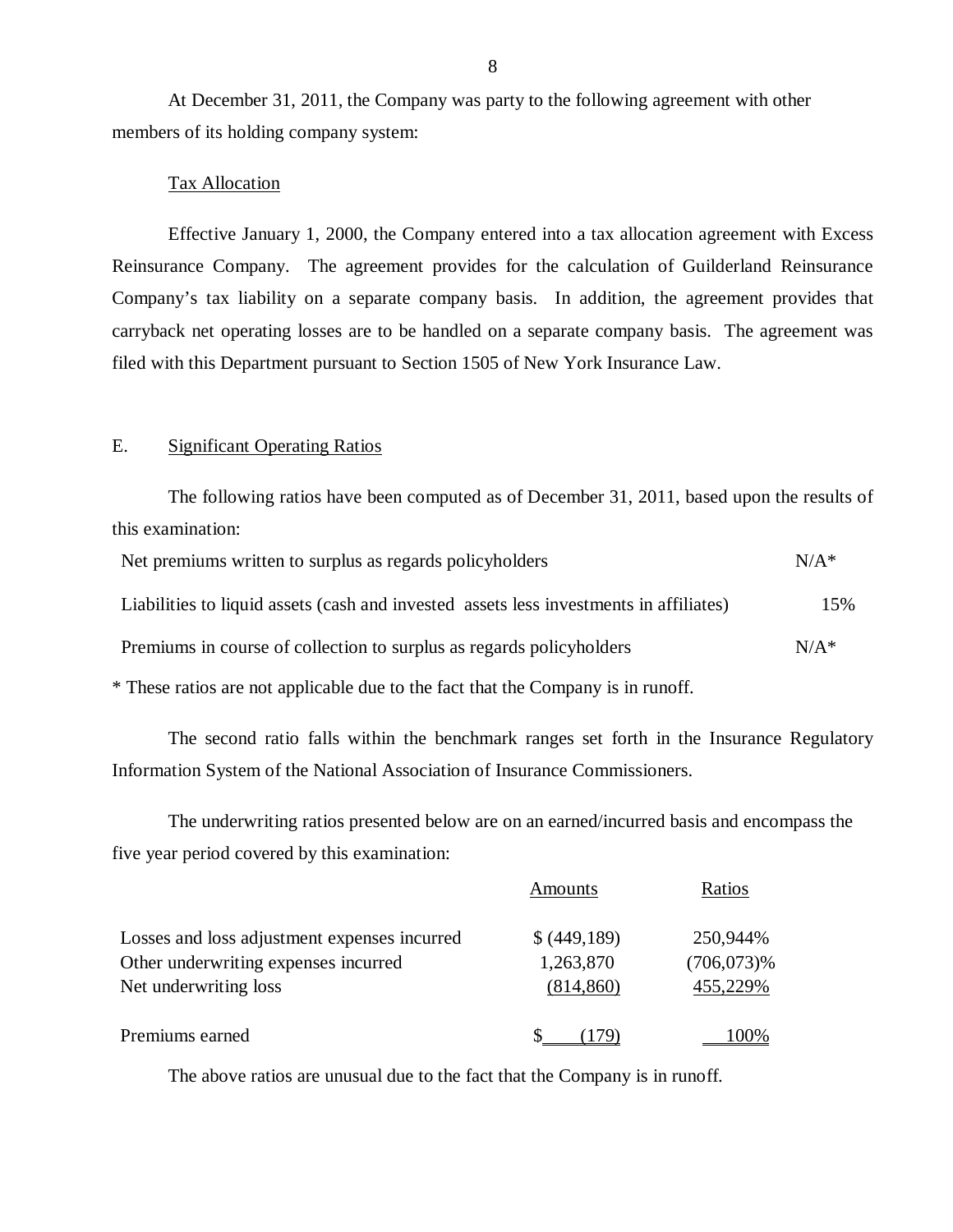#### F. Accounts and Records

#### i. Approval of Investments

A review of the actions by the Company's board of directors indicated that the board did not approve the Company's investment transactions. Section 1411(a) of the New York Insurance Law states that:

"No domestic insurer shall make any loan or investment, except as provided in subsection (h) hereof, unless authorized or approved by its board of directors or a committee thereof responsible for supervising or making such investment or loan. The committee's minutes shall be recorded and a report submitted to the board of directors at its next meeting."

It is recommended that the Company's board of directors approve all investment transactions pursuant to the requirements of Section 1411(a) of the New York Insurance Law.

# ii. Conflict of Interest Policy and Statements

During the review of the Company's corporate governance it was noted that the Company does not have a conflict of interest policy approved by its board of directors.

It is recommended that the Company adopt a conflict of interest policy, approved by the board of directors, and have all officers, directors and key employees sign a conflict of interest statement annually.

# iii. Location of Books and Records

The Company's annual statement lists the location of its main administrative office as Valley View, PA and the Company had an approved plan, pursuant to Section 325(b) of the New York Insurance Law, to maintain its books and records at that location. Prior to the commencement of the examination the Company advised us that its books and records are now located in Los Angeles, CA.

Section 325(b) of the New York Insurance Law states, in part:

" a domestic insurer may keep and maintain its books of account without this state if, in accordance with a plan adopted by its board of directors and approved by the superintendent, it maintains in this state suitable records in lieu thereof; provided, however, that the superintendent may after notice and hearing direct such insurer to return all or any of its books of account to this state if such return is reasonably necessary to protect the interests of the people of this state or to permit their inspection in this state by a director, a shareholder, …."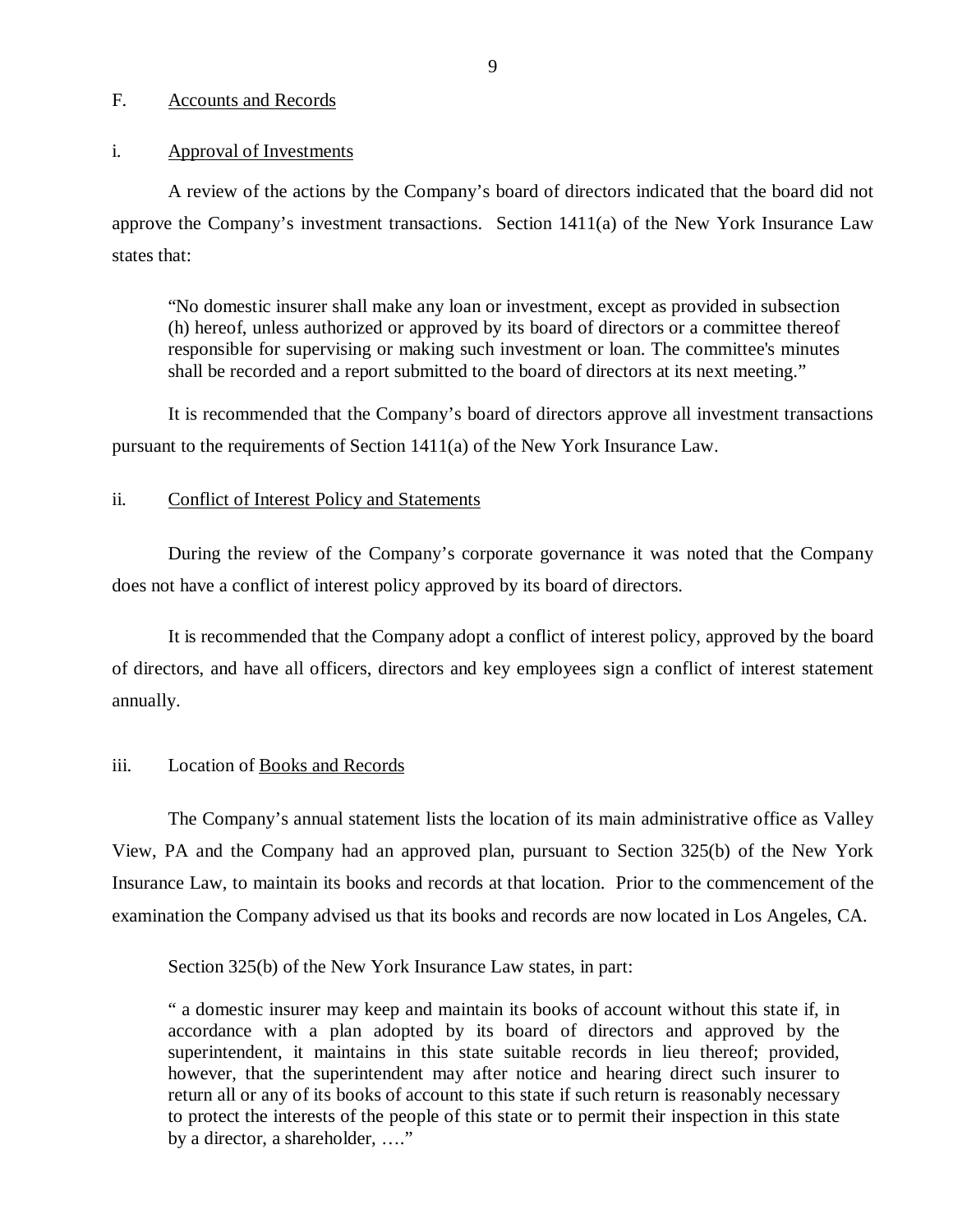<span id="page-11-0"></span>It is recommended that the Company comply with the provisions of Section 325(b) of the New York Insurance Law and submit a plan, adopted by its board of directors, to maintain its books and records in California.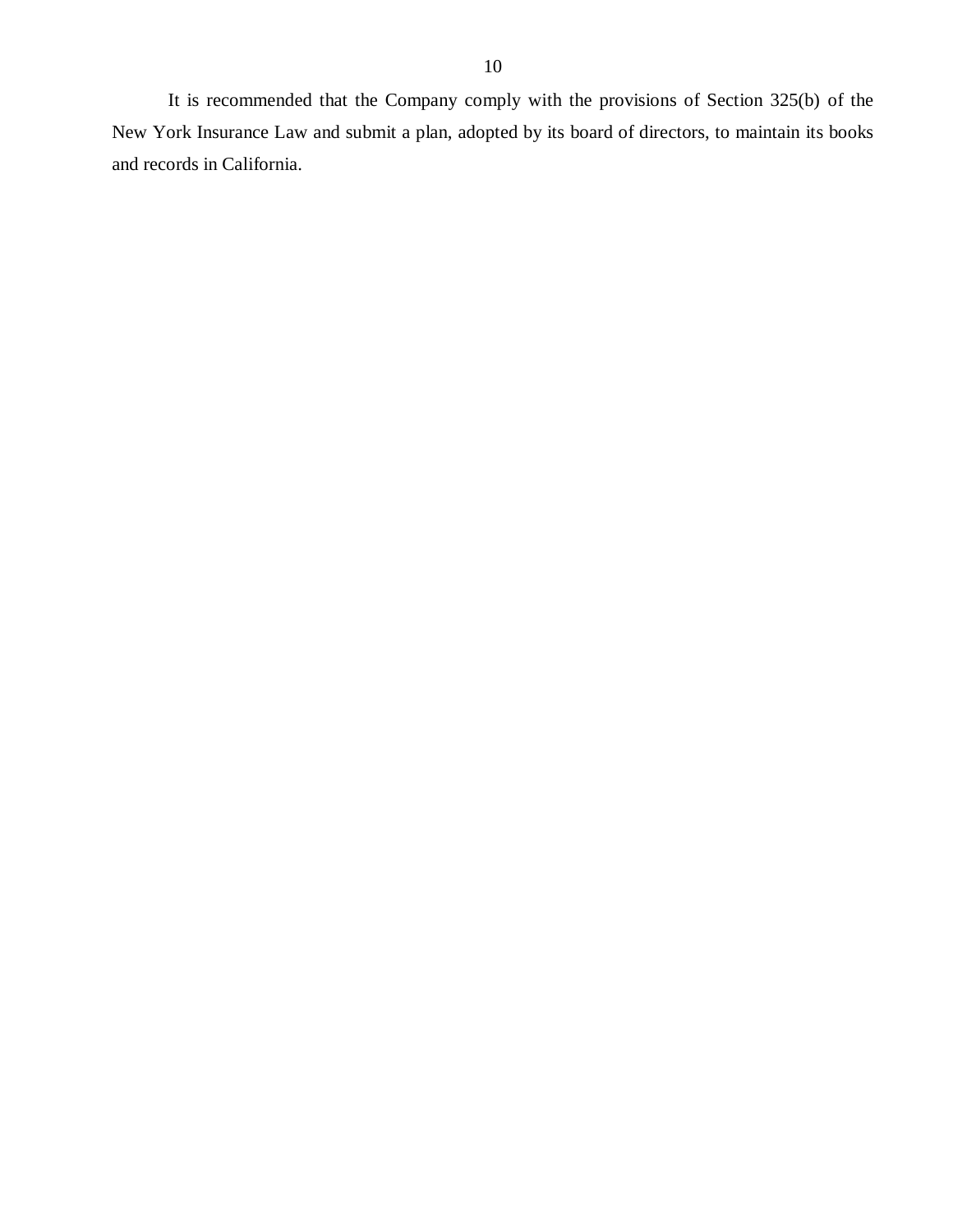# **3. FINANCIAL STATEMENTS**

# A. Balance Sheet

The following shows the assets, liabilities and surplus as regards policyholders as of December 31, 2011 as determined by this examination and as reported by the Company:

| Assets                                                          | <b>Assets</b> | <b>Assets Not</b><br>Admitted | Net Admitted<br><b>Assets</b> |
|-----------------------------------------------------------------|---------------|-------------------------------|-------------------------------|
|                                                                 |               |                               |                               |
| <b>Bonds</b>                                                    | \$1,884,038   | \$<br>$\boldsymbol{0}$        | \$1,884,038                   |
| Common stocks                                                   | 651,299       |                               | 651,299                       |
| Cash, cash equivalents and short-term investments               | 303,686       |                               | 303,686                       |
| Investment income due and accrued                               | 28,258        |                               | 28,258                        |
| Amounts recoverable from reinsurers                             | 262,707       |                               | 262,707                       |
| Net deferred tax asset                                          | 12,833        | 12,814                        | 19                            |
| <b>Total assets</b>                                             | \$3,142,821   | \$12,814                      | \$3,130,007                   |
| Liabilities, surplus and other funds                            |               |                               |                               |
| Liabilities                                                     |               |                               |                               |
| Losses and loss adjustment expenses                             |               |                               | \$<br>672                     |
| Reinsurance payable on paid losses and loss adjustment expenses |               |                               | 269,374                       |
| Commissions payable, contingent commissions and other similar   |               |                               |                               |
| charges                                                         |               |                               | 34                            |
| Other expenses (excluding taxes, licenses and fees)             |               |                               | 29,392                        |
| Current federal and foreign income taxes                        |               |                               | 25,917                        |
| Funds held by company under reinsurance treaties                |               |                               | 15,459                        |
| Amounts withheld or retained by company for account of others   |               |                               | 94,668                        |
| <b>Total liabilities</b>                                        |               |                               | 435,516<br>\$                 |
| Surplus and other funds                                         |               |                               |                               |
| Common capital stock                                            |               | \$1,000,000                   |                               |
| Gross paid in and contributed surplus                           |               | 0                             |                               |
| Unassigned funds (surplus)                                      |               | 1,694,492                     |                               |
| Surplus as regards policyholders                                |               |                               | 2,694,492                     |
| Total liabilities, surplus and other funds                      |               |                               | \$3,130,007                   |

Note: The Internal Revenue Service has not yet begun to audit tax returns covering tax years 2007 through 2011. The examiner is unaware of any potential exposure of the Company to any tax assessment and no liability has been established herein relative to such contingency.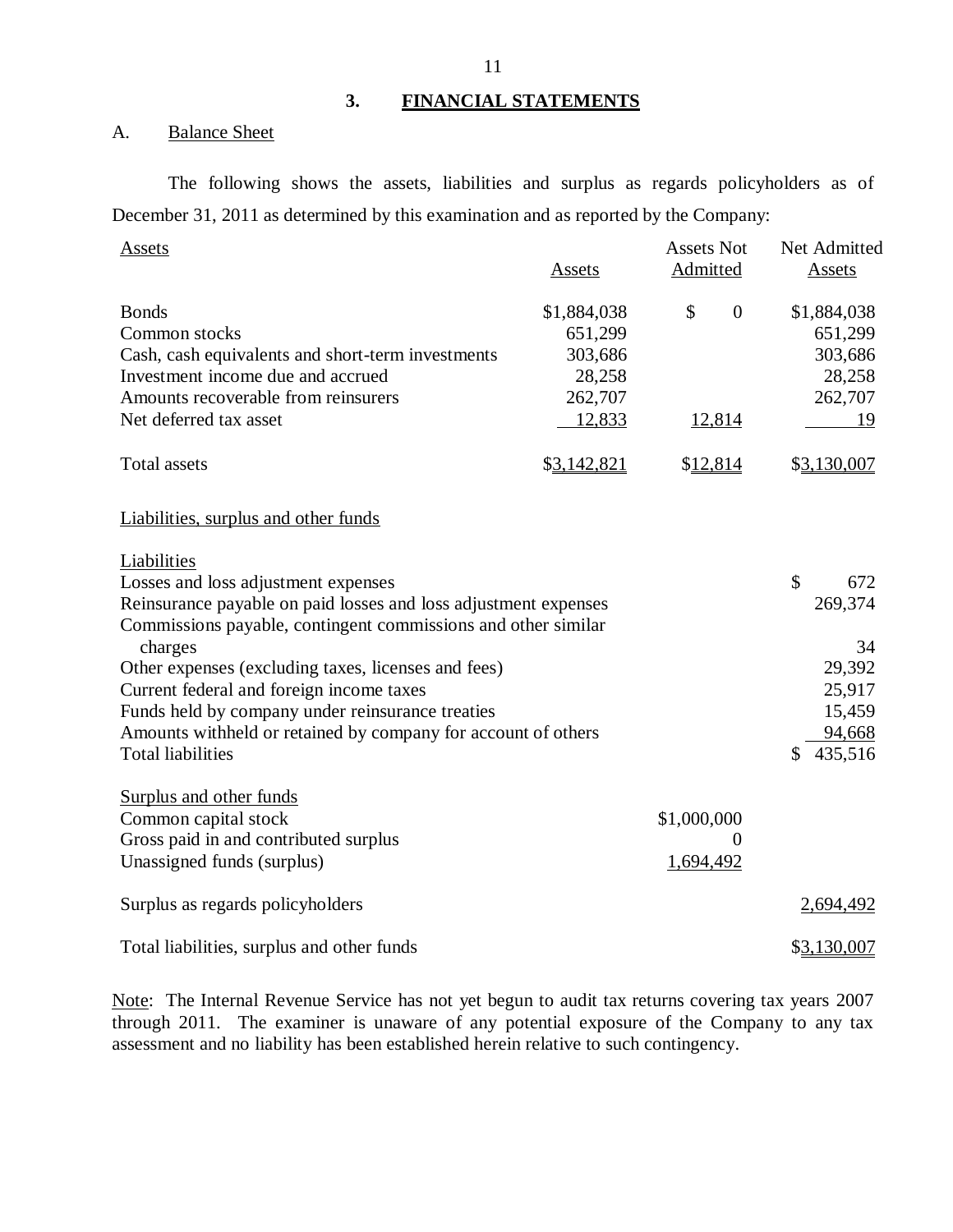# B. Statement of Income

Surplus as regards policyholders decreased \$10,317,573 during the five-year examination period January 1, 2007 through December 31, 2011, detailed as follows:

| <b>Underwriting Income</b>                                                                          |                            |                      |
|-----------------------------------------------------------------------------------------------------|----------------------------|----------------------|
| Premiums earned                                                                                     |                            | \$<br>(179)          |
| Deductions:<br>Losses and loss adjustment expenses incurred<br>Other underwriting expenses incurred | $$$ (449,189)<br>1,263,870 |                      |
| Total underwriting deductions                                                                       |                            | 814,681              |
| Net underwriting gain or (loss)                                                                     |                            | (814, 860)           |
| <b>Investment</b> Income                                                                            |                            |                      |
| Net investment income earned<br>Net realized capital gain                                           | \$1,649,519<br>29,807      |                      |
| Net investment gain or (loss)                                                                       |                            | 1,679,326            |
| Other Income                                                                                        |                            |                      |
| Miscellaneous income                                                                                | 221                        |                      |
| Total other income                                                                                  |                            | <u>221</u>           |
| Net income before federal and foreign income taxes                                                  |                            | \$864,687            |
| Federal and foreign income taxes incurred                                                           |                            | 197,286              |
| Net income                                                                                          |                            | \$<br><u>667,401</u> |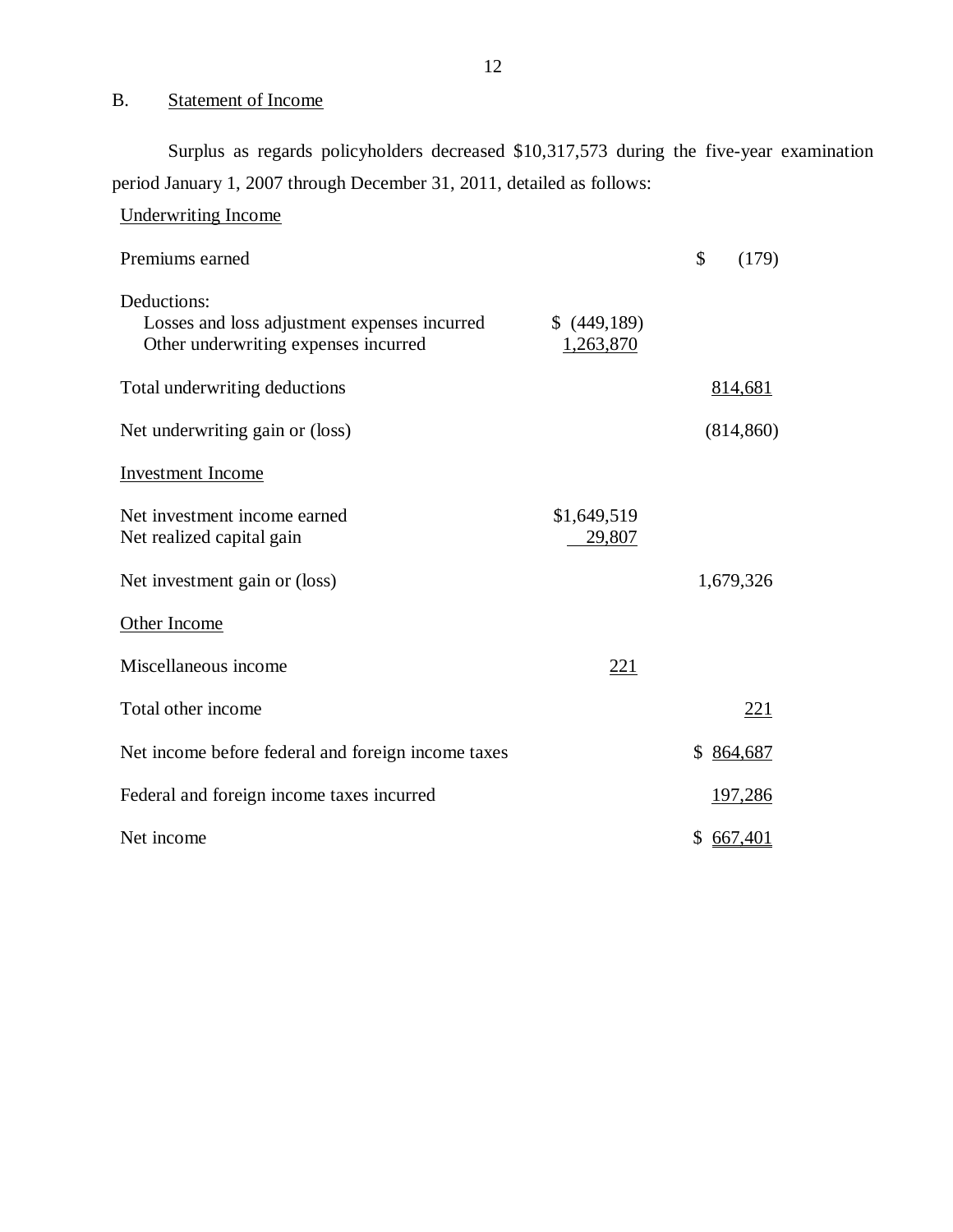|                                                | Gains in<br><b>Surplus</b> | Losses in<br><b>Surplus</b> |                |
|------------------------------------------------|----------------------------|-----------------------------|----------------|
| Net income                                     | \$667,401                  |                             |                |
| Net unrealized capital gains or (losses)       |                            | \$<br>524,126               |                |
| Change in net deferred income tax              |                            | 32,596                      |                |
| Change in non-admitted assets                  |                            | 12,814                      |                |
| Change in provision for reinsurance            | 64,833                     |                             |                |
| Capital changes paid in                        |                            | 1,051,960                   |                |
| Surplus adjustments paid in                    |                            | 9,260,267                   |                |
| Miscellaneous surplus adjustment               |                            | 168,043                     |                |
| Total gains or losses in surplus               | \$732,234                  | \$11,049,806                |                |
| Net increase (decrease) in surplus             |                            |                             | \$(10,317,572) |
| Surplus as regards policyholders per report on |                            |                             |                |
| examination as of December 31, 2011            |                            |                             | 2,694,492      |

**4. LOSSES AND LOSS ADJUSTMENT EXPENSES** 

The examination liability for the captioned items of \$672 is the same as reported by the Company as of December 31, 2011. The examination analysis was conducted in accordance with generally accepted actuarial principles and practices and was based on statistical information contained in the Company's internal records and in its filed annual statements.

Surplus as regards policyholders per report on examination as of December 31, 2006 \$13,012,066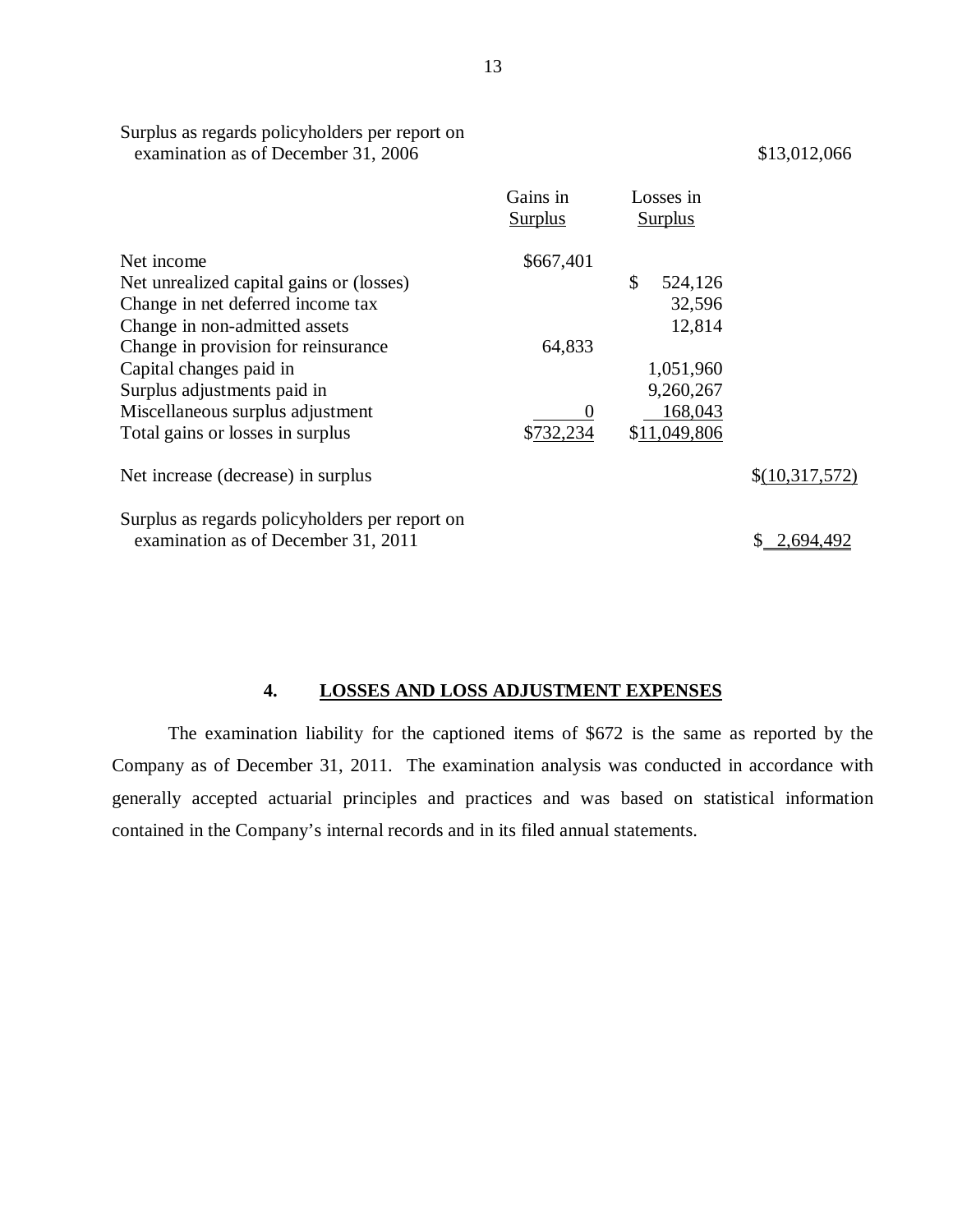# **5. COMPLIANCE WITH PRIOR REPORT ON EXAMINATION**

The prior report on examination contained four recommendations as follows (page numbers refer to the prior report):

# A. Management

It was recommended that the Company maintain signed conflict of 4 interest statements at its home office for each year under examination.

The Company has not complied with this recommendation. A similar comment is made in this report.

# B. Reinsurance

It was recommended that the Company comply with Section 1505(d) (2) 8 of the New York Insurance Law and immediately file its existing intercompany quota share reinsurance agreement for review.

The Company has complied with this recommendation.

# C. Holding Company System

It was recommended that the Company file its holding company 9 registration statements in a timely manner pursuant to the provisions of Part 80-1.4 of Department Regulation 52.

The Company has complied with this recommendation.

# D. Custody Agreement

It was recommended that the Company amend its custodial agreement 11 to incorporate the appropriate covenants in accordance with Part 1, Section IV-J of the NAIC Financial Condition Examiners Handbook.

The Company has complied with this recommendation.

### ITEM PAGE NO.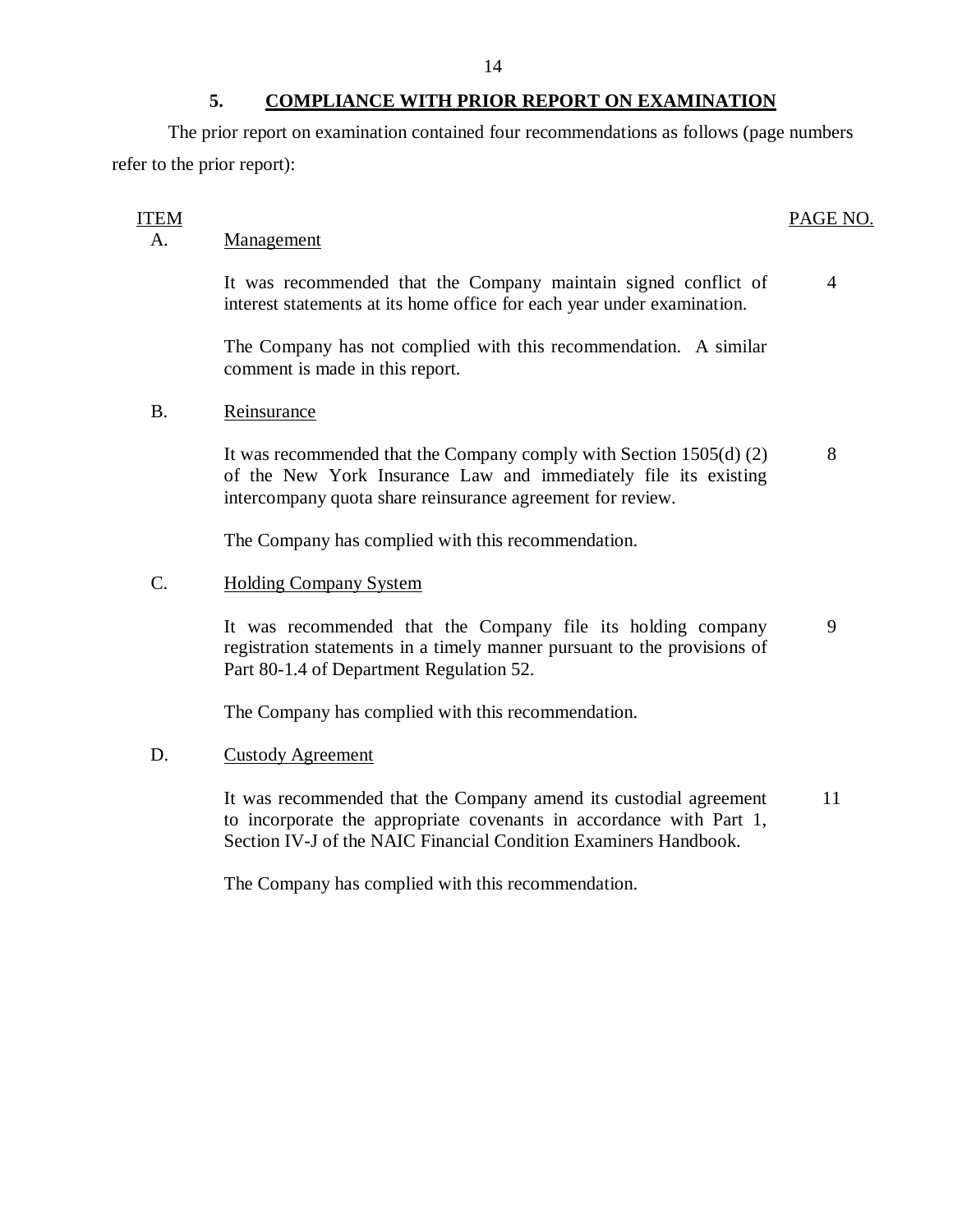# **6. SUMMARY OF COMMENTS AND RECOMMENDATIONS**

# ITEM PAGE NO.

#### A. Management

It is recommended that the Company comply with the provision of its by-laws and hold regular and annual meetings as prescribed. 5

#### B. Accounts and Records

- i. It is recommended that the Company's board of directors approve all investment transactions pursuant to the requirements of Section 1411(a) of the New York Insurance Law. 9
- ii. It is recommended that the Company adopt a conflict of interest policy, approved by the board of directors, and have all officers, directors and key employees sign a conflict of interest statement annually. 9
- iii. It is recommended that the Company comply with the provisions of Section 325(b) and submit a plan, adopted by its board of directors, to maintain its books and records in California. 10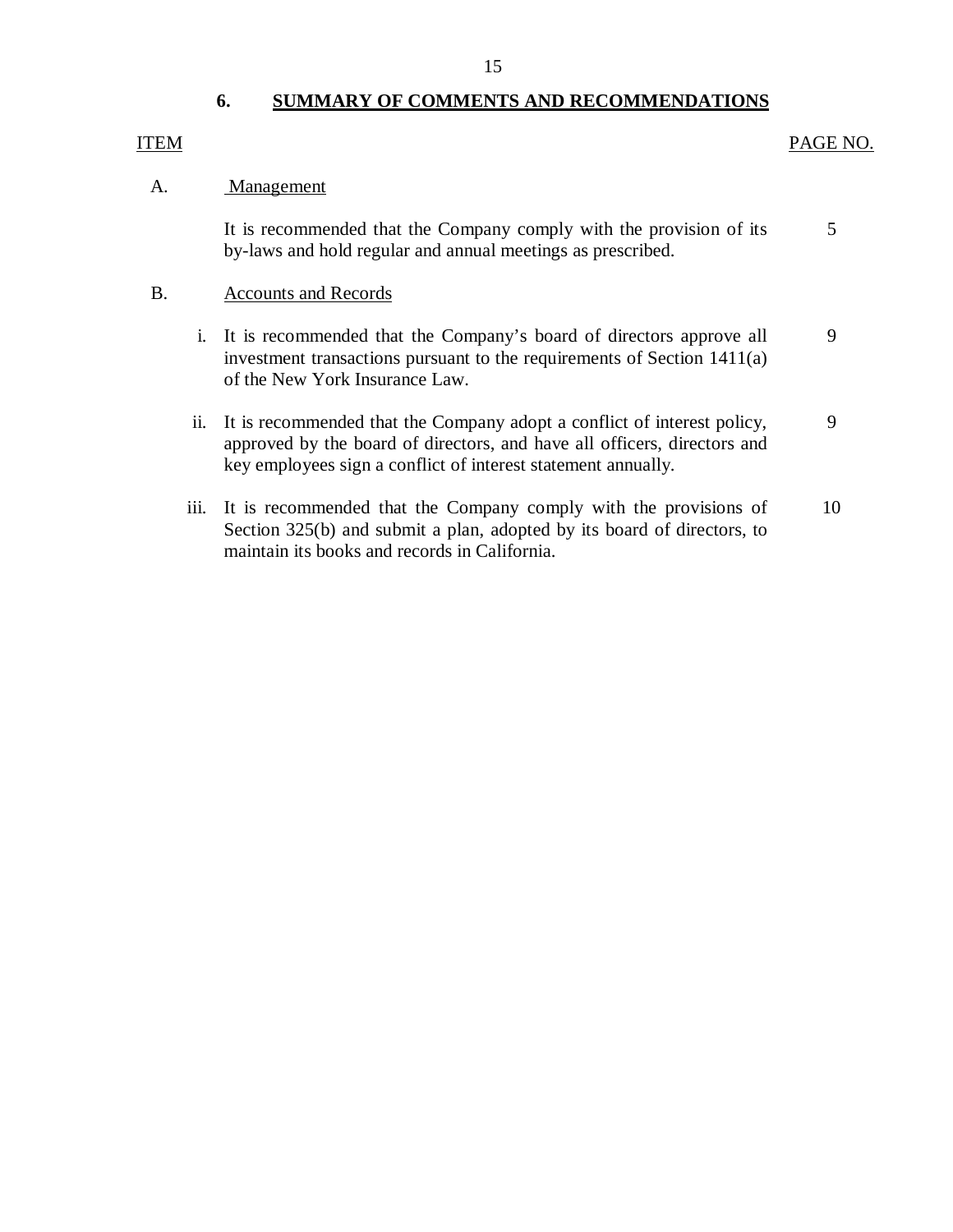Respectfully submitted,

 $\sqrt{s}$ /

Lamin Jammeh Senior Insurance Examiner

# STATE OF NEW YORK ) ) ss: COUNTY OF NEW YORK )

Lamin Jammeh, being duly sworn, deposes and says that the foregoing report, subscribed by him, is true to the best of his knowledge and belief.

 $\sqrt{s}$ /

Lamin Jammeh

Subscribed and sworn to before me

this  $\_\_\_\_\_\$  day of  $\_\_\_\_\_\_\_\_\$ , 2013.